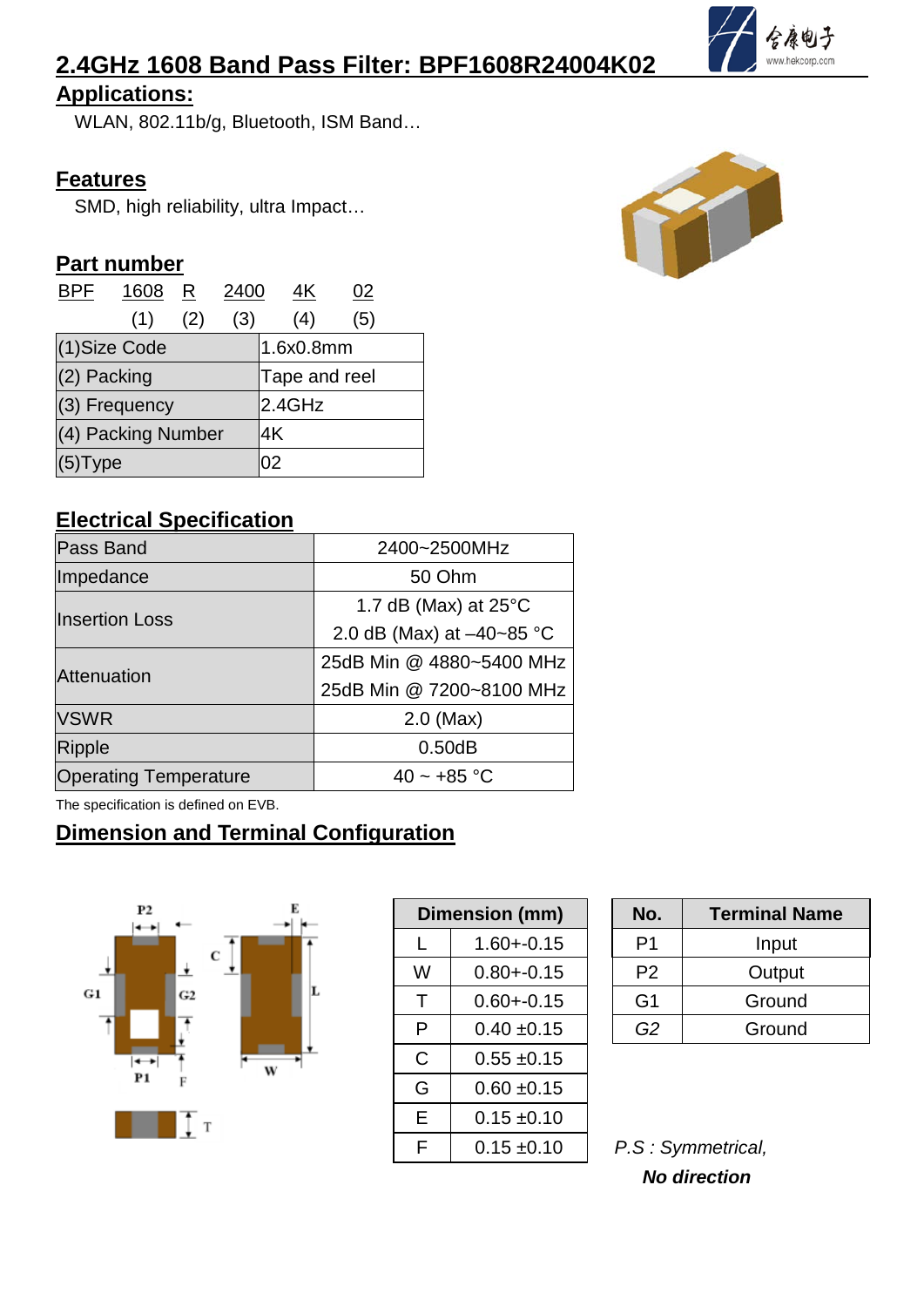

#### **2.4GHz 1608 Band Pass Filter: BPF1608R24004K02 Evaluation Board Reference**



## **Electrical Characteristics**

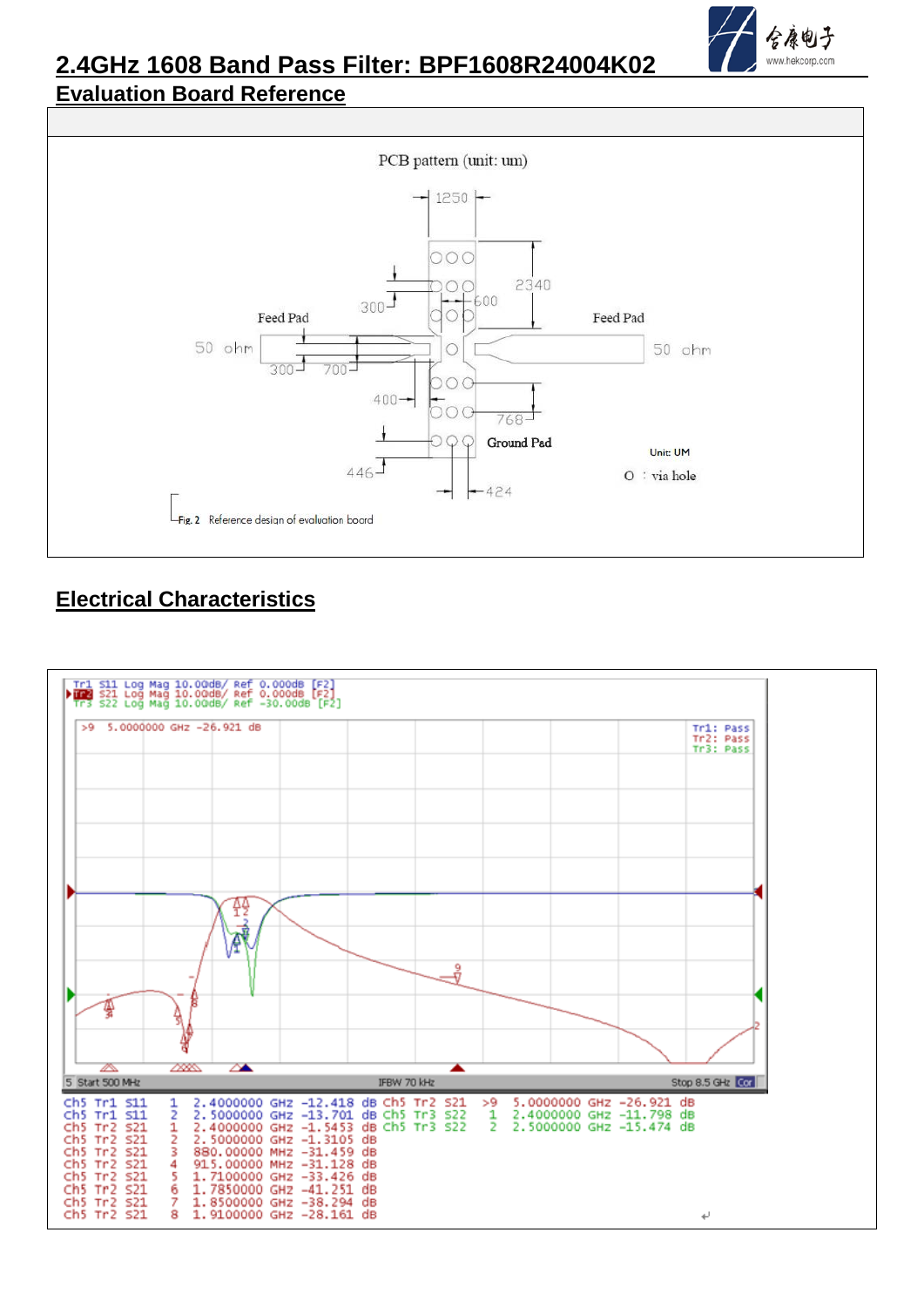

# **2.4GHz 1608 Band Pass Filter: BPF1608R24004K02**

## **Taping Specifications**

| <b>Reel and Taping Specification</b>                                                                                                                         |             |                           |              |                           |                           |                                                                         |                |          |                         |                       |               |
|--------------------------------------------------------------------------------------------------------------------------------------------------------------|-------------|---------------------------|--------------|---------------------------|---------------------------|-------------------------------------------------------------------------|----------------|----------|-------------------------|-----------------------|---------------|
| <b>Reel Specification</b><br>W.<br>ØΒ.<br><u>NØ</u><br>읭<br>ōФ                                                                                               |             |                           |              |                           |                           |                                                                         |                |          |                         |                       |               |
|                                                                                                                                                              | <b>TYPE</b> |                           | <b>SIZE</b>  |                           | $\boldsymbol{\mathsf{A}}$ | $\phi$ B                                                                | $\phi$ C       | $\phi$ D | $\overline{\mathsf{W}}$ | $\phi$ M              |               |
|                                                                                                                                                              | 1608        | 7"                        |              | 4K/Reel                   | $2.0 \pm 0.5$             | $13.5 \pm 1.0$                                                          | 21±1.0         | 60±1.0   | $11.5 \pm 2.0$          | 178±2.0               |               |
| <b>Tapping Specification</b>                                                                                                                                 |             |                           |              |                           |                           |                                                                         |                |          |                         |                       |               |
| Paper<br>Carrier<br>മ്പ്<br>$\overline{\bullet}$<br>T<br>$\overline{\bullet}$<br>$\bullet$<br>$\bullet$<br>$\bullet$<br>≊<br>ш<br>J<br>ш<br>G.<br>maker<br>Ø |             |                           |              |                           |                           |                                                                         |                |          |                         |                       |               |
| Packaging                                                                                                                                                    | <b>Type</b> | $\boldsymbol{\mathsf{A}}$ | $\, {\bf B}$ | $\boldsymbol{\mathsf{W}}$ | E                         | $\mathsf F$                                                             | G              | H        | $\mathsf T$             | $\phi{}$ D<br>$+0.10$ | P             |
| Paper Type                                                                                                                                                   | 1608        |                           |              |                           |                           | $1.40\pm0.20$ 2.20 $\pm0.20$ 8.0 $\pm0.20$ 1.75 $\pm0.10$ 3.0 $\pm0.05$ | $4.0 \pm 0.10$ |          | 2.0±0.05 0.75±0.10 1.50 | $-0$                  | $4.0 \pm 0.1$ |
|                                                                                                                                                              |             |                           |              |                           |                           |                                                                         |                |          |                         |                       |               |